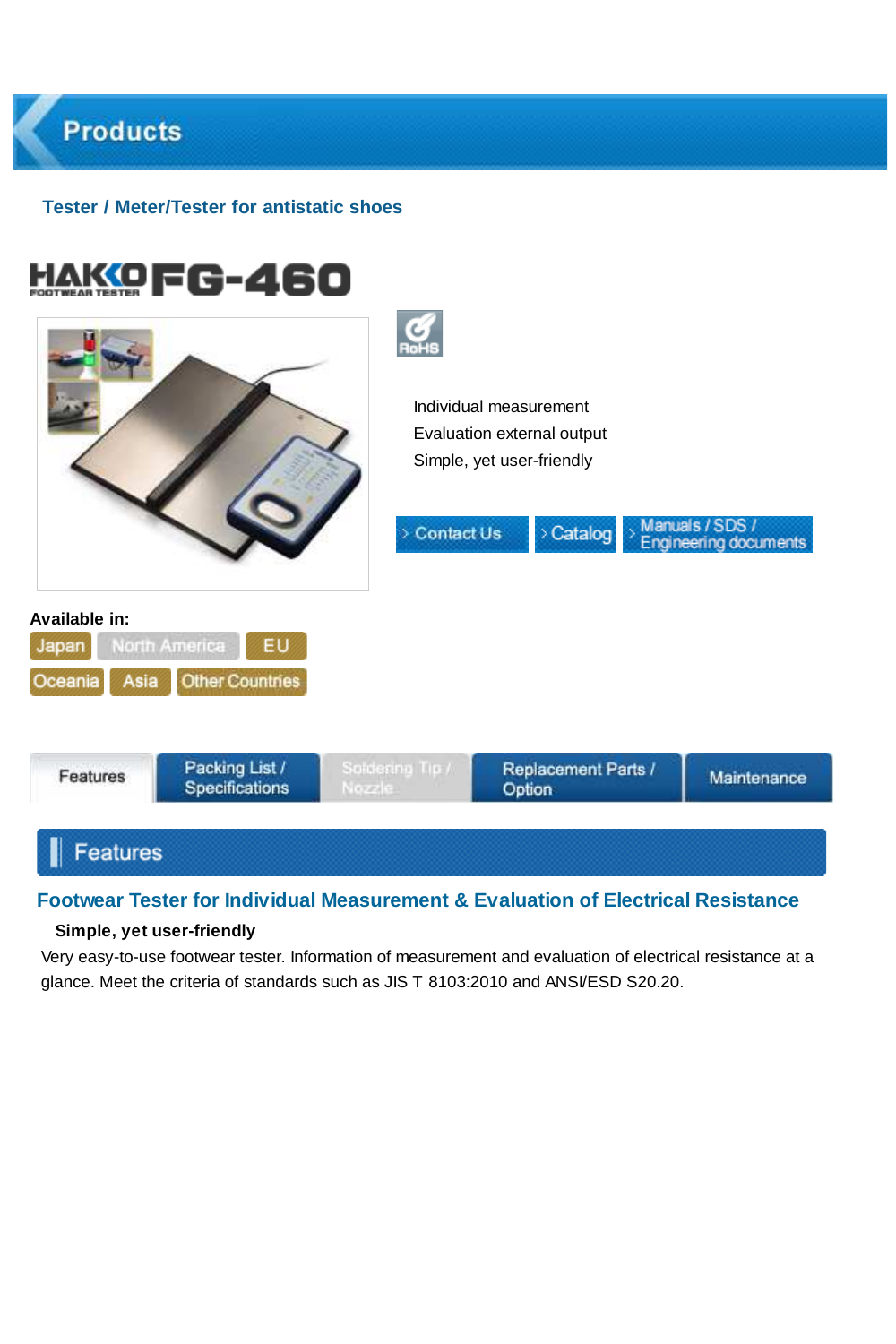

## **Individual measurement**

Measure the anti-static performance of shoes individually. Prevents faulty measurement with the divider on test plate.



# **Evaluation external output**

Evaluation results can be output through the external output terminal to interlock with other device, to open door, turn on signal, etc.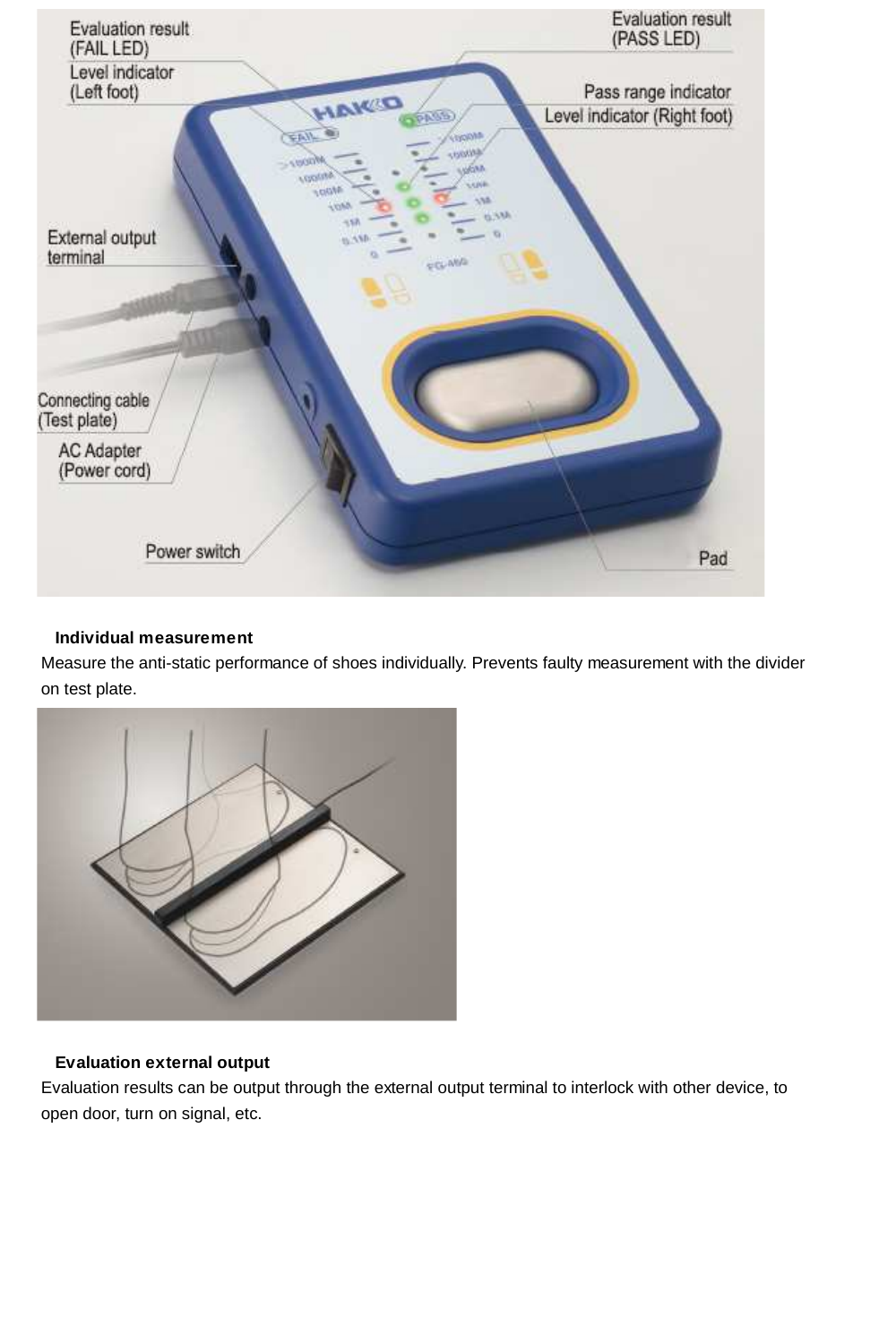

## ・**When PASS LED is lit**

It indicates that the resistance of the anti-static shoes and the person wearing them is inside the set range.

The resistance range of the shoes at that time is indicated by the LED lamps, therefore the characteristics of the anti-static shoes can be checked.

#### ・**When FAIL LED is lit**

It indicates that the resistance of the anti-static shoes and the person wearing them is outside the set range.

Determine the cause and take actions including replacing the anti-static shoes, etc.

#### **If the measured value is below the lower limit**

Example) Soles are worn down.

A piece of metal is stuck in the sole.

#### ※**If the measured value is above the upper limit**

Example) Thick socks are worn.

Defective shoes, dirty soles, etc.

#### **DIP switches for various settings**

Upper and lower evaluation limits, evaluation buzzer, etc. can be made by setting the DIP switches.